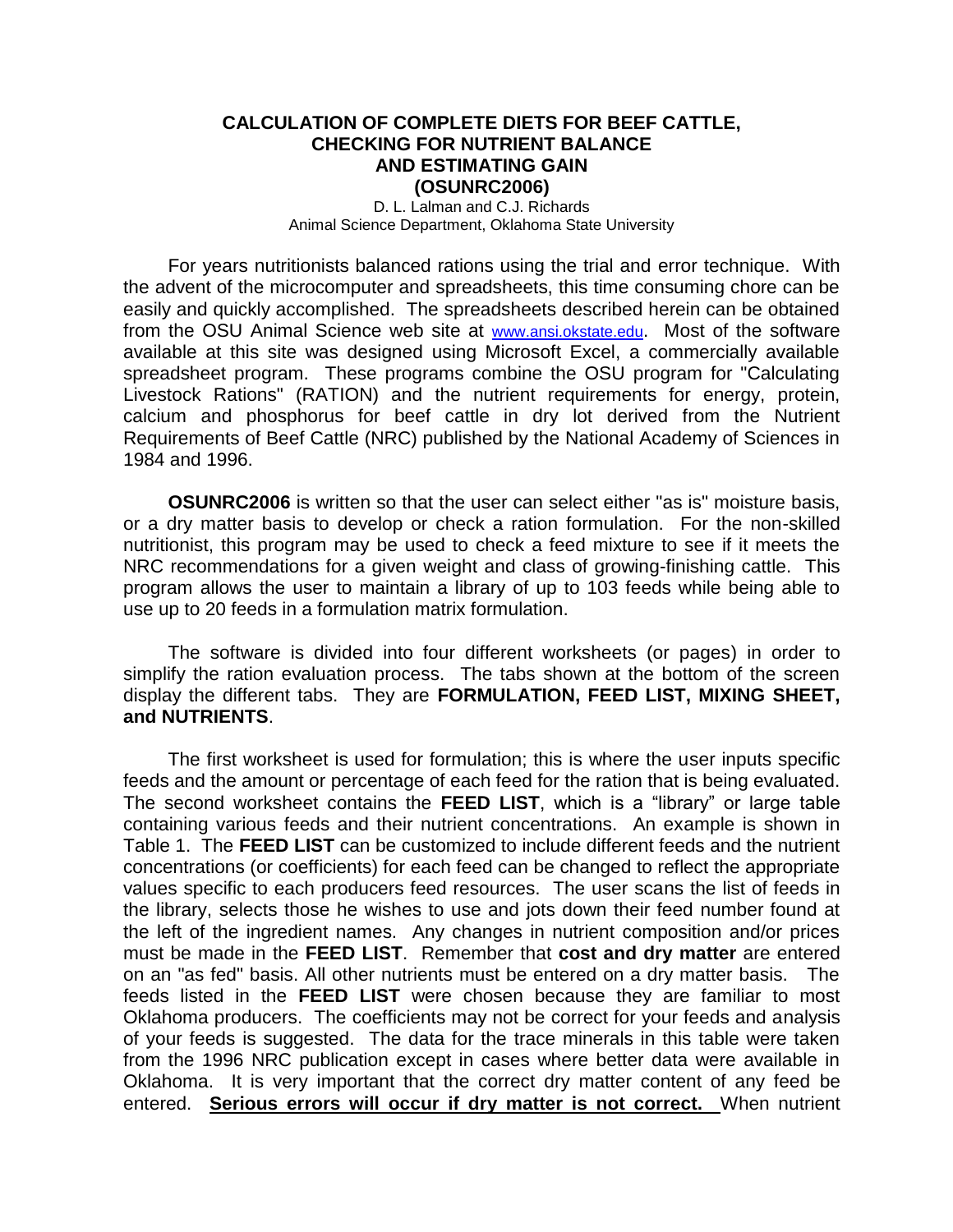composition and prices in the **FEED LIST** are correct, the user should click the **FORMULATION** tab.

| FEED NAME          | D.M.% | <b>NEM</b> | NEG.  | <b>PROT</b> | K%   | CA%  | PHOS | COST | MG   | S    | CO   | CU               | <b>FE</b> | MN  | <b>SE</b> | ΖN | TDN%  | <b>FAT</b> |
|--------------------|-------|------------|-------|-------------|------|------|------|------|------|------|------|------------------|-----------|-----|-----------|----|-------|------------|
| 1 ALFALFA HAY EXC  | 88.00 | 66.01      | 37.72 | 20.00       | 2.71 | .56  | 0.30 | 4.25 | 0.35 | 0.41 | 0.17 | 9                | 119       | 41  | 0.28      | 24 | 63.00 | 3.00       |
| 2 ALFALFA HAY GOOD | 88.00 | 59.54      | 33.63 | 19.00       | 1.92 | 1.89 | 0.29 | 4.25 | 0.35 | 0.36 | 0.16 | 10 <sup>10</sup> | 112       | 41  | 0.28      | 27 | 60.00 | 2.60       |
| 3 ALFALFA HAY FAIR | 88.00 | 56.00      | 30.91 | 18.30       | 2.06 | .50  | 0.27 | 4.25 | 0.33 | 0.28 | 0.15 | 11               | 127       | 42  | 0.28      | 25 | 58.00 | 1.80       |
| 4 ALFALFA HAY POOR | 88.00 | 47.00      | 22.27 | 14.00       | 2.15 | .52  | 0.26 | 4.25 | 0.32 | 0.28 | 0.16 | 10               | 135       | 44  | 0.28      | 21 | 52.00 | 1.30       |
| 5 BERMUDA HAY      | 88.00 | 37.72      | 13.18 | 9.80        | .53  | 0.47 | 0.17 | 4.00 | 0.21 | 0.23 | 0.12 |                  | 106       | 140 | 0.12      | 22 | 46.00 | 2.00       |
| 6 BERMUDA HAY GOOD | 88.00 | 42.27      | 17.72 | 6.00        | .55  | 0.51 | 0.24 | 4.00 | 0.22 | 0.21 | 0.12 | 6                | 125       | 145 | 0.05      | 17 | 49.00 | 3.80       |
| 7 COTTONSEED HULLS | 90.00 | 47.00      | 10.00 | 4.00        | 0.90 | 0.15 | 0.09 | 4.00 | 0.14 | 0.09 | 0.02 | 13               | 131       | 119 | 0.30      | 22 | 47.00 | 1.70       |
| 8 COTTON BURRS     | 92.00 | 34.09      | 10.00 | 11.00       | 2.73 | 0.90 | 0.12 | 2.00 |      | 0.05 |      |                  |           |     |           | 10 | 44.00 | 2.70       |
| 9 PRAIRIE HAY      | 90.00 | 45.45      | 20.45 | 5.80        | 1.08 | 0.43 | 0.15 | 3.00 | 0.29 | 0.07 | 0.13 |                  | 129       | 110 | 0.05      | 34 | 69.00 | 2.40       |
| 10 SUDAN HAY GOOD  | 91.00 | 54.00      | 26.00 | 8.50        | 1.87 | 0.40 | 0.26 | 4.00 | 0.51 | 0.06 | 0.13 | 37               | 193       | 91  | 0.12      | 38 | 58.00 | 2.60       |
| 11 SUDAN HAY FAIR  | 91.00 | 52.00      | 24.00 | 4.80        | i.87 | 0.45 | 0.20 | 3.00 | 0.51 | 0.06 | 0.13 | 37               | 193       | 91  | 0.12      | 38 | 52.00 | 2.40       |

## **TABLE 1. EXAMPLE FEED LISTING FOR THE INGREDIENT LIBRARY**

The program has two functions. The first is to calculate the nutritional composition of a feed mixture on an "as fed" or "dry matter" basis depending on the basis selected in **cell F3** at the top of the **FORMULATION** page (Table 2). The user selects **1** if the formulation is to be entered on an "as fed" basis, and **2** if the formula is to be entered on a dry matter basis. The second is to generate the nutritional requirements of growing and finishing cattle. Using the two functions together, it is possible to develop a ration, which is correctly balanced for a specific weight and type of animal. The feed numbers of desired feeds are entered beginning in cell A7 and continuing down column A26. A **Zero** placed in column A, rows 7-26, will blank out the feed name and data on rows not used, permitting the user to only see feeds used in a given formulation. It is not necessary for the total amount of feed entered in the C column to add to 100. This program can calculate the nutrient composition on any amount of feed (for example 13.5 lbs, 100 lbs, or 2500 lbs).

In order to generate accurate requirement data, the user must enter the proper information about cattle, sex, weight and type. The animal weight is entered in cell D30, the body and sex type in cell D31 and the daily amount of feed the animal is expected to eat is entered in cell D29. Six combinations of sex and animal type are available and are listed below. When a number from 1-6 is entered, the description of that type is listed on the screen.

1. LARGE-FRAME BULL CALVES AND COMPENSATING LARGE-FRAME YEARLING STEERS.

2. LARGE-FRAME HEIFER CALVES AND COMPENSATING MEDIUM-FRAME YEARLING HEIFERS.

3. LARGE-FRAME STEER CALVES AND COMPENSATING MEDIUM-FRAME YEARLING STEERS.

4. MEDIUM-FRAME BULLS.

5. MEDIUM-FRAME HEIFER CALVES.

6. MEDIUM-FRAME STEER CALVES.

A sample of selection for animal weight, sex and type follows:

| FEED PER DAY       | 13  |
|--------------------|-----|
| ANIMAL WEIGHT LBS. | 400 |
| BODY TYPE          |     |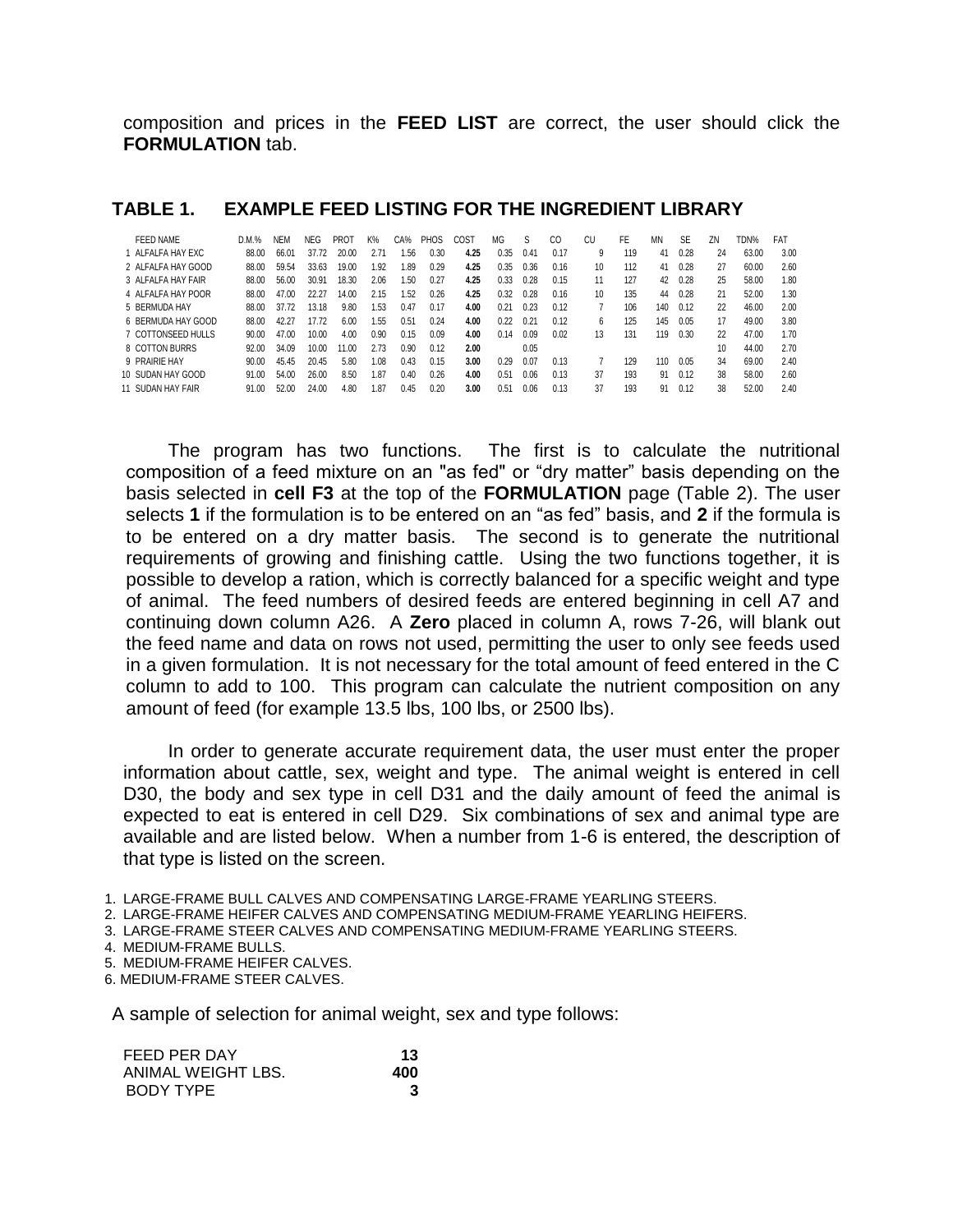A realistic estimate of feed intake is required for this program to be useful. Dry matter intakes usually range from 2-3 percent of body weight for growing-finishing cattle. Note that the "as fed" intake is converted to dry matter in cell I29. This is the case if you are formulating on an as fed basis. If you use the dry matter basis for formulation enter the dry matter intake in cell D29 and the "as fed" intake will be displayed in I29. If your values are out of range, the ration will not be correct. With experimentation, the user will discover that the appropriate ration formulation will need to change with changes of any of the following: feed intake, animal weight, and body type. This is particularly true with lightweight cattle.

|    | <b>TARGET FOR GAIN OF:</b>                                             | 2.89          | <b>NUTRIENT</b>                | <b>COMPOSITION</b> |            |            | <b>REQUIREMENT</b> |  |  |  |  |
|----|------------------------------------------------------------------------|---------------|--------------------------------|--------------------|------------|------------|--------------------|--|--|--|--|
| ID | FEED NAME (17)                                                         | <b>AMOUNT</b> |                                | AS FED             | <b>DRY</b> | <b>NRC</b> | <b>STATUS</b>      |  |  |  |  |
| 24 | <b>CORN DENT NO 2</b>                                                  | 48.400        | NEm Megcal/CWT.                | 71.68              | 80.88      | $+$        |                    |  |  |  |  |
| 7  | <b>COTTONSEED HULLS</b>                                                | 15.000        | NEg Megcal/CWT.                | 42.98              | 48.50      | $\ddot{}$  |                    |  |  |  |  |
| 3  | <b>ALFALFA HAY FAIR</b>                                                | 25,000        | TDN %                          | 67.39              | 76.03      | $\ddot{}$  |                    |  |  |  |  |
| 49 | <b>SOYMEAL 47.7</b>                                                    | 10.400        | Fat                            | 2.51               | 2.83       | $+$        |                    |  |  |  |  |
| 64 | <b>SALT</b>                                                            | 0.300         | <b>Crude Fiber</b>             | 14.78              | 16.67      | $+$        |                    |  |  |  |  |
| 61 | <b>LIMESTONE 38%</b>                                                   | 0.650         | <b>ADF</b>                     | 18.72              | 21.12      |            |                    |  |  |  |  |
| 60 | <b>DICAL</b>                                                           | 0.200         | <b>NDF</b>                     | 26.32              | 29.70      |            |                    |  |  |  |  |
| 54 | <b>VITAMIN A-30,000</b>                                                | 0.017         | eNDF                           | 50.59              | 57.08      |            |                    |  |  |  |  |
| 55 | <b>VITAMIN E-50%</b>                                                   | 0.017         | <b>Crude Protein %</b>         | 13.64              | 15.39      | 15.29      | <b>ADEQUATE</b>    |  |  |  |  |
| 57 | <b>RUMENSIN 80</b>                                                     | 0.014         | Potassium %                    | 0.96               | 1.08       | 0.65       | <b>EXCESSIVE</b>   |  |  |  |  |
| 77 | <b>ZINC SULFATE</b>                                                    | 0.002         | Calcium %                      | 0.68               | 0.77       | 0.76       | <b>ADEQUATE</b>    |  |  |  |  |
|    |                                                                        |               | Phosphorus %                   | 0.30               | 0.34       | 0.33       | <b>ADEQUATE</b>    |  |  |  |  |
|    |                                                                        |               | Magnesium %                    | 0.18               | 0.20       | 0.1        | <b>ADEQUATE</b>    |  |  |  |  |
|    |                                                                        |               | Sulfur %                       | 0.18               | 0.20       | 0.1        | <b>EXCESSIVE</b>   |  |  |  |  |
|    |                                                                        |               | Cobalt ppm                     | 0.07               | 0.08       | 0.1        | <b>ADEQUATE</b>    |  |  |  |  |
|    |                                                                        |               | Copper ppm                     | 8.17               | 9.2        | 8          | <b>ADEQUATE</b>    |  |  |  |  |
|    |                                                                        |               | Iron ppm                       | 102.00             | 115.1      | 50         | <b>EXCESSIVE</b>   |  |  |  |  |
|    |                                                                        |               | Manganese ppm                  | 34.16              | 38.5       | 40         | <b>ADEQUATE</b>    |  |  |  |  |
|    |                                                                        |               | Selenium ppm                   | 0.18               | 0.20       | 0.2        | <b>ADEQUATE</b>    |  |  |  |  |
|    |                                                                        |               | Zinc ppm                       | 28.57              | 32.2       | 30         | <b>ADEQUATE</b>    |  |  |  |  |
|    | <b>TOTAL &amp; DM COMP</b>                                             | 100.000       | Cost / cwt.                    | 4.91               | \$5.54     |            |                    |  |  |  |  |
|    |                                                                        |               |                                |                    |            |            |                    |  |  |  |  |
|    |                                                                        |               | <b>CALCULATED DRY MATTER %</b> |                    |            |            | 88.6               |  |  |  |  |
|    | <b>AS FED FEED/DAY</b>                                                 |               | 13 FEED DRY MATTER PER DAY     |                    |            |            | 11.5               |  |  |  |  |
|    | ANIMAL WEIGHT LBS.                                                     |               | CALCULATED GAIN / DAY<br>400   |                    |            |            | 2.89               |  |  |  |  |
|    | <b>BODY TYPE</b>                                                       |               | FEED / # GAIN<br>3             | <b>AS FED</b>      |            |            | 4.50               |  |  |  |  |
|    |                                                                        |               | FEED ONLY COST OF GAIN         |                    |            |            | 22.11              |  |  |  |  |
|    | LADOE EDAME OTEED OALVEO AND OOMDENOATINO MEDIUM EDAME VEADLINO OTEEDO |               |                                |                    |            |            |                    |  |  |  |  |

**Table 2. FORMULATING WITH OSUNRC2002**

**OKLAHOMA STATE UNIVERSITY COMPLETE BEEF CATTLE RATION CALCULATOR 2002. Formulation basis 1= As Fed, 2= Dry matter basis------------>> 1**

LARGE-FRAME STEER CALVES AND COMPENSATING MEDIUM-FRAME YEARLING STEERS.

DEVELOPED AT OKLAHOMA STATE UNIVERSITY; BY D. R. GILL & D.L. LALMAN FILE NAME IS --->>> OSUNRC2002 Revised 0212/2003 Copyright 2002. Oklahoma Board of Regents for A&M Colleges.

The animal requirements for energy (NEm and NEg), protein, calcium and phosphorus were calculated from the 1984 NRC requirements of beef cattle and these equations are placed in a lookup table at cells O38...T43. The units in this table are for gain "GAIN, pounds per day" protein "PROT, pounds per day" calcium "CA, grams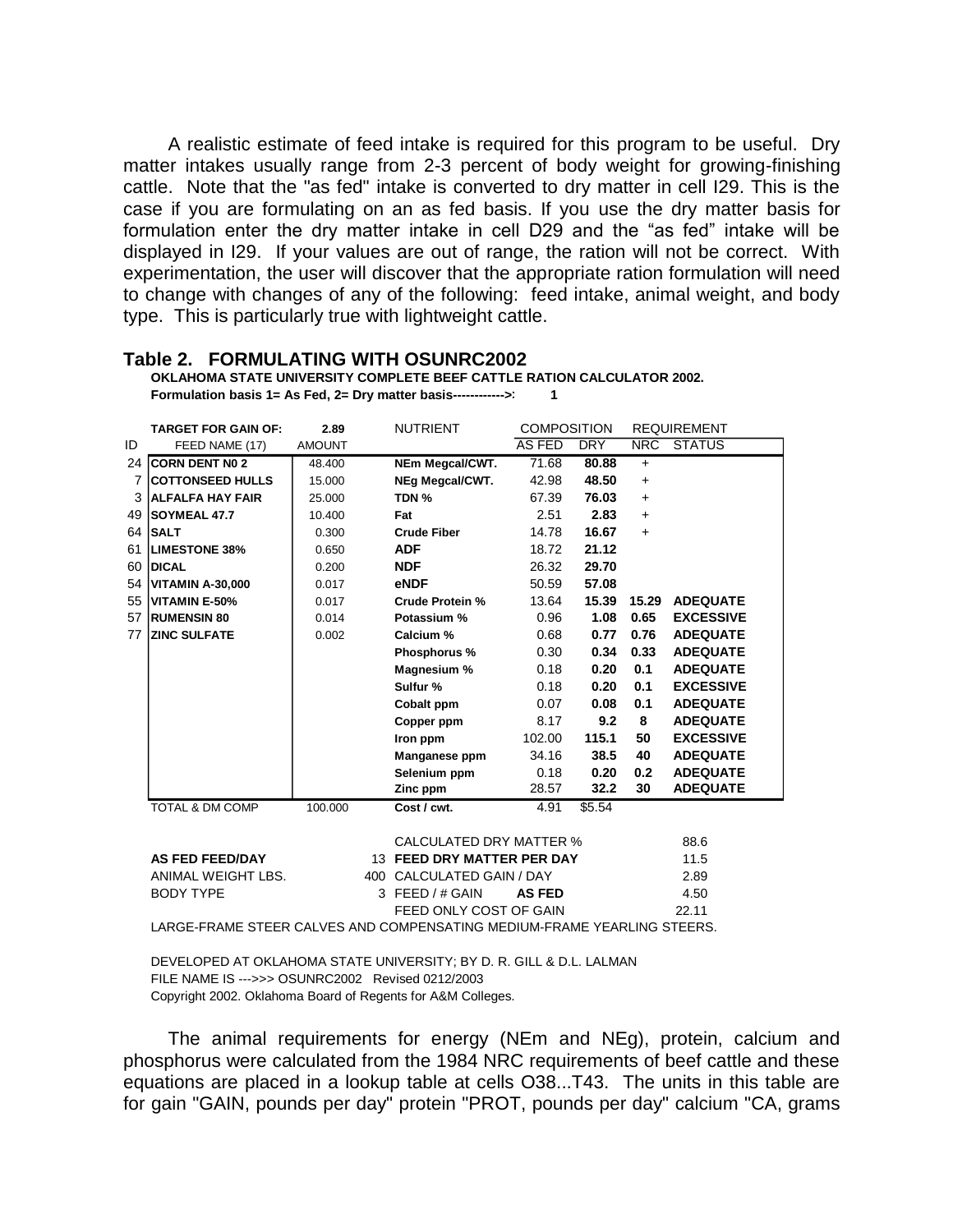per day" and phosphorus "PHOS, grams per day". The expected gain (shown twice in cells C4 and I30) is calculated by using the NEm and NEg values calculated in cells G6 and G7 for the body weight (cell D30) the expected dry matter feed intake (either cell D29 or I29) and the body type (cell D31).

The user must use caution and only evaluate rations which will lead to gains between 0.5, and 3.5 pounds per day to stay within the valid weight ranges for which the prediction equations were developed. Body weight should be between 300 and 1000 pounds for medium frame animals and between 300 and 1100 pounds for large frame animals. The calculated nutrient composition of the diet is shown on an as fed basis and on a dry matter basis. To the right of these calculated values are the NRC recommendations for the animal described. The status of each nutrient is shown in the last column.

In this program the NRC requirements for energy, protein, calcium and phosphorus are calculated by mathematical formula. The user need only get protein percentage within 0.05 percentage units of the requirement to avoid the "deficient" status label. Calcium percentage has a tolerance of 0.02 and phosphorus 0.01 to avoid the deficient status label. It is occasionally possible for the protein requirement (determined by the animal's weight and rate of growth) to drop below the protein requirement of the rumen microorganisms. This most often occurs with finishing cattle weighing over 800 pounds. In order to avoid this problem, this program contains an "IF" statement that displays "deficient" status the percent of protein in the diet to drop below 10.5 percent crude protein on a dry matter basis. Mineral requirements are derived from a table (Table 3) reproduced from the 1996 NRC bulletin. The NRC suggests an acceptable range for minerals. Mineral levels below this range are labeled (**DEFICIENT**), within the range (**ADEQUATE**) and above the range are labeled (**EXCESSIVE**). Because most of the minerals when used in excess are toxic, this range is identified (**TOXIC**). There is also a **SUGGESTED** value and this is also shown in the table.

|                | Requirement        |                  | Maximum            |  |
|----------------|--------------------|------------------|--------------------|--|
| Mineral        | Suggested<br>Value | Range            | Tolerable<br>Level |  |
| Cobalt, ppm    | 0.10               | 0.07 to 0.11     | 5                  |  |
| Copper, ppm    | 8                  | 4 to 10          | 115                |  |
| lodine, ppm    | 0.5                | $0.20$ to $2.0$  | 50                 |  |
| Iron, ppm      | 50                 | 50 to 100        | 1000               |  |
| Magnesium, %   | 0.10               | 0.05 to 0.25     | 0.40               |  |
| Manganese, ppm | 40                 | 20 to 50         | 1000               |  |
| Potassium, %   | 0.65               | $0.5$ to $0.7$   | 3                  |  |
| Selenium, ppm  | 0.20               | $0.05$ to $0.30$ | 2                  |  |
| Sulfur, %      | 0.10               | $0.08$ to $0.15$ | 0.40               |  |
| Zinc, ppm      | 30                 | 20 to 40         | 500                |  |

# **TABLE 3. NRC MINERAL REQUIREMENTS AND MAXIMUM TOLERABLE LEVELS FOR BEEF CATTLE**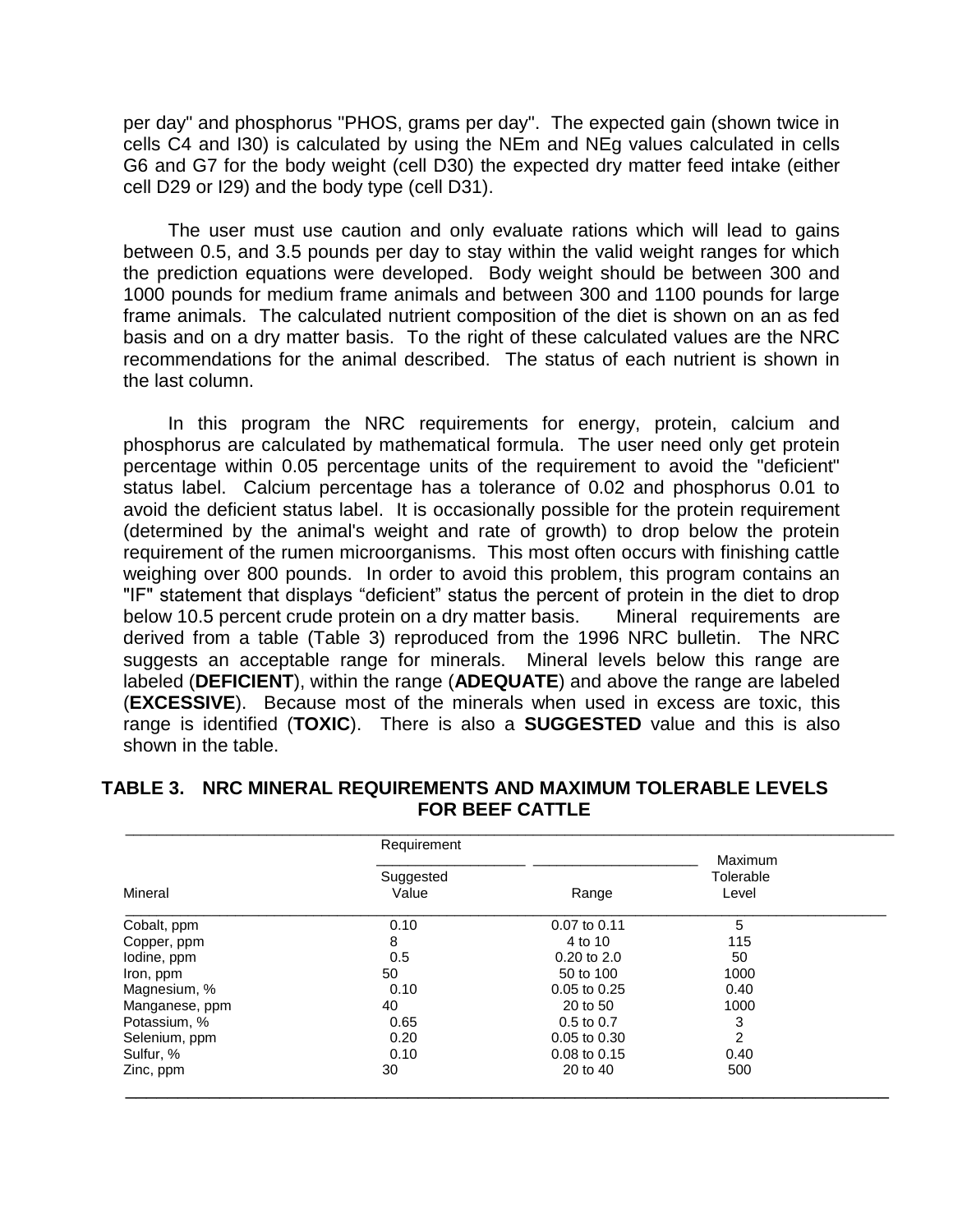### **UNDERSTANDING NUTRIENT RECOMMENDATIONS**

A deficiency of any mineral can lead to reduced performance, and in cases of prolonged deficiency, to any number of disorders. Adding appropriate minerals or substituting different feed ingredients should remedy deficiencies.

Users inexperienced in nutrition may be surprised at how frequently formulations involving common feeds and forages will elicit an **EXCESSIVE** label. For example, if the diet contains a large percentage of alfalfa hay, the amounts of potassium and calcium will be above the recommended levels and labeled **EXCESSIVE**. This is usually not serious if the minerals like calcium and potassium largely come from natural feeds such as soybean meal or alfalfa hay. If, on the other hand, the excess of calcium comes from an oversupply of limestone or the potassium comes from potassium chloride, then there could be serious nutritional problems. In many cases it will not be possible or wise to formulate rations without one or more nutrients labeled EXCESSIVE. Beware, however, of rations in which any nutrient is detected near the **TOXIC** range. When in doubt about the safety of any ration, inexperienced users should consult a qualified animal nutritionist.

Once the ration composition is complete, the user can recheck the animal data. The most important input/output is the "FEED DRY MATTER PER DAY" because this number is used with the energy values of your ration to calculate daily gain. This is calculated or taken from your input feed per day. The animal's sex, weight, type and gain are used to determine its nutritional requirements. Because gain is calculated using only the energy values, the calculated gain might not occur if the ration is not adequate in protein, potassium, calcium, phosphorus, and other minerals.

There are additional nutrient requirements other than those described in this program. Among these are salt, vitamins A and E. Cattle also have requirements for roughage and are very sensitive to the rates at which various nutrients in the diet become available within the digestive tract. **If the user has no training in nutrition, use of this program should be limited to checking proven formulas to verify that they are adequate for the class of cattle being fed. Simply meeting requirements calculated by this program does not guarantee that the ration is safe to feed.**

Feed intake and the energy content of the diet determine the rate of gain and thus the other calculated requirements. The cost of gain contributed by feed can easily be calculated. This calculation is useful to experienced nutritionists, but without extensive knowledge of ration formulation and cattle management, could cause some users to overestimate feed intake or develop diets, which could lead to founder or acidosis.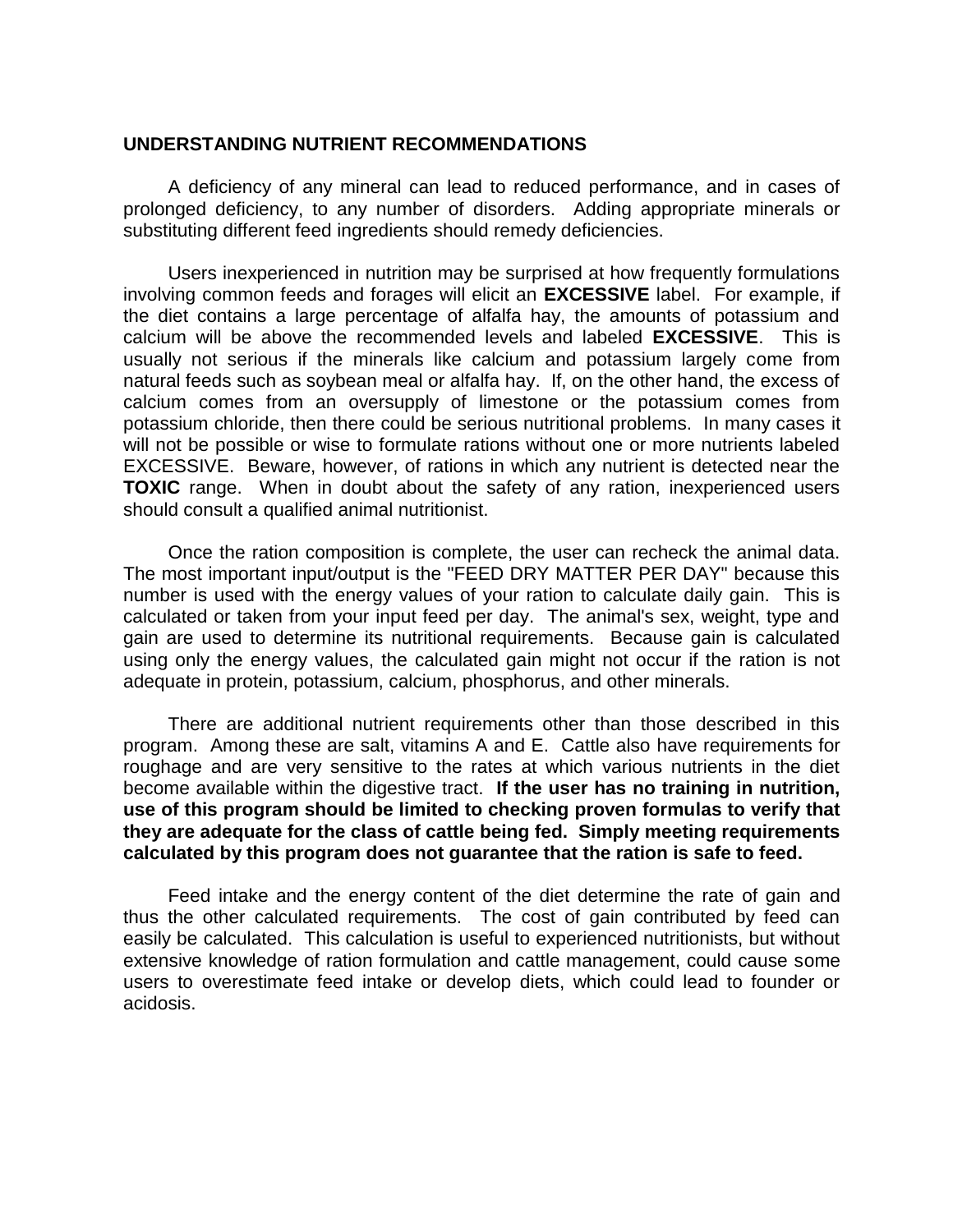## **Table 4. Ration mixing sheet.**

RATION DEVELOPED FOR: High Energy Grower Ration

#### ORIGINAL FORMULATION ON **AS FED BASIS**

FEEDING SHEET FOR --->>> LB. BATCH 2000

|                         |         |            |               | <b>CUMULATIVE</b> |
|-------------------------|---------|------------|---------------|-------------------|
| <b>FEED NAME</b>        | FEED NO | % AS Mixed | <b>POUNDS</b> | <b>POUNDS</b>     |
| CORN DENT N0 2          | 24      | 48.4000    | 968.00        | 968.00            |
| <b>COTTONSEED HULLS</b> | 7       | 15.0000    | 300.00        | 1268.00           |
| ALFALFA HAY FAIR        | 3       | 25.0000    | 500.00        | 1768.00           |
| SOYMEAL 47.7            | 49      | 10.4000    | 208.00        | 1976.00           |
| SALT                    | 64      | 0.3000     | 6.00          | 1982.00           |
| LIMESTONE 38%           | 61      | 0.6500     | 13.00         | 1995.00           |
| <b>DICAL</b>            | 60      | 0.2000     | 4.00          | 1999.00           |
| VITAMIN A-30,000        | 54      | 0.0169     | 0.34          | 1999.34           |
| VITAMIN E-50%           | 55      | 0.0170     | 0.34          | 1999.68           |
| <b>RUMENSIN 80</b>      | 57      | 0.0140     | 0.28          | 1999.96           |
| <b>ZINC SULFATE</b>     | 77      | 0.0020     | 0.04          | 2000.00           |
|                         |         |            | 2000.00       |                   |

2000.00

THIS RATION FORMULATED FOR AN ANIMAL WITH THE FOLLOWING SPECIFICATIONS.

| AS FED FEED/DAY                                                          | 13  | FEED DRY MATTER/DAY LBS | 11.52 |  |  |  |  |  |  |  |  |
|--------------------------------------------------------------------------|-----|-------------------------|-------|--|--|--|--|--|--|--|--|
| ANIMAL WEIGHT LBS.                                                       | 400 | CALCULATED GAIN / DAY   | 2.89  |  |  |  |  |  |  |  |  |
| BODY TYPE                                                                |     | FEED / # GAIN           | 4.50  |  |  |  |  |  |  |  |  |
| LARGE-FRAME STEER CALVES AND COMPENSATING MEDILIM-FRAME YEARLING STEERS. |     |                         |       |  |  |  |  |  |  |  |  |

LGE-FRAME STEER CALVES AND COMPENSATING MEDIUM-F

Once the ration composition is complete, the user can tab to the **MIXING SHEET** (Table 4) to view the final ration. Ingredients are listed as percentages on "as fed" basis, "dry matter" basis, and pounds per batch. The user can change batch size from the keyboard. The last column is the cumulative scale reading for the indicated batch. To prevent errors in the cumulative scale reading do not leave gaps between the feeds.

### **WHEN TO USE 'AS FED" OR DRY MATTER BASIS FOR FORMULATION.**

If all potential ingredients contain about the same percentage of moisture (i.e. grains, dry hays, protein meals etc.) the "as is" basis is usually the easiest to use. However, if rations will contain feeds with varying contents of moisture (i.e. silages or high moisture grains) formulations should be done on a dry matter basis. Each ingredient in the feed formula usually contributes at least one nutrient. Many ingredients contribute to all nutrients. There are two boxes on the sheet called by the **NUTRIENTS** tab. The upper box shows the nutritional coefficients for the feeds in the selected ration. These should be checked for accuracy. If changes are necessary the changes are made in the feed list (**FEED LIST**) tab. The lower box shows some very important information. Here the nutrient contribution from each ingredient in the mix is shown. Look at Table 5. Note that the Soybean Meal provided almost half the total protein in this diet. This might lead the user to be sure and check the protein content of the Soybean Meal being fed. Likewise Cottonseed Hulls contributed so little protein